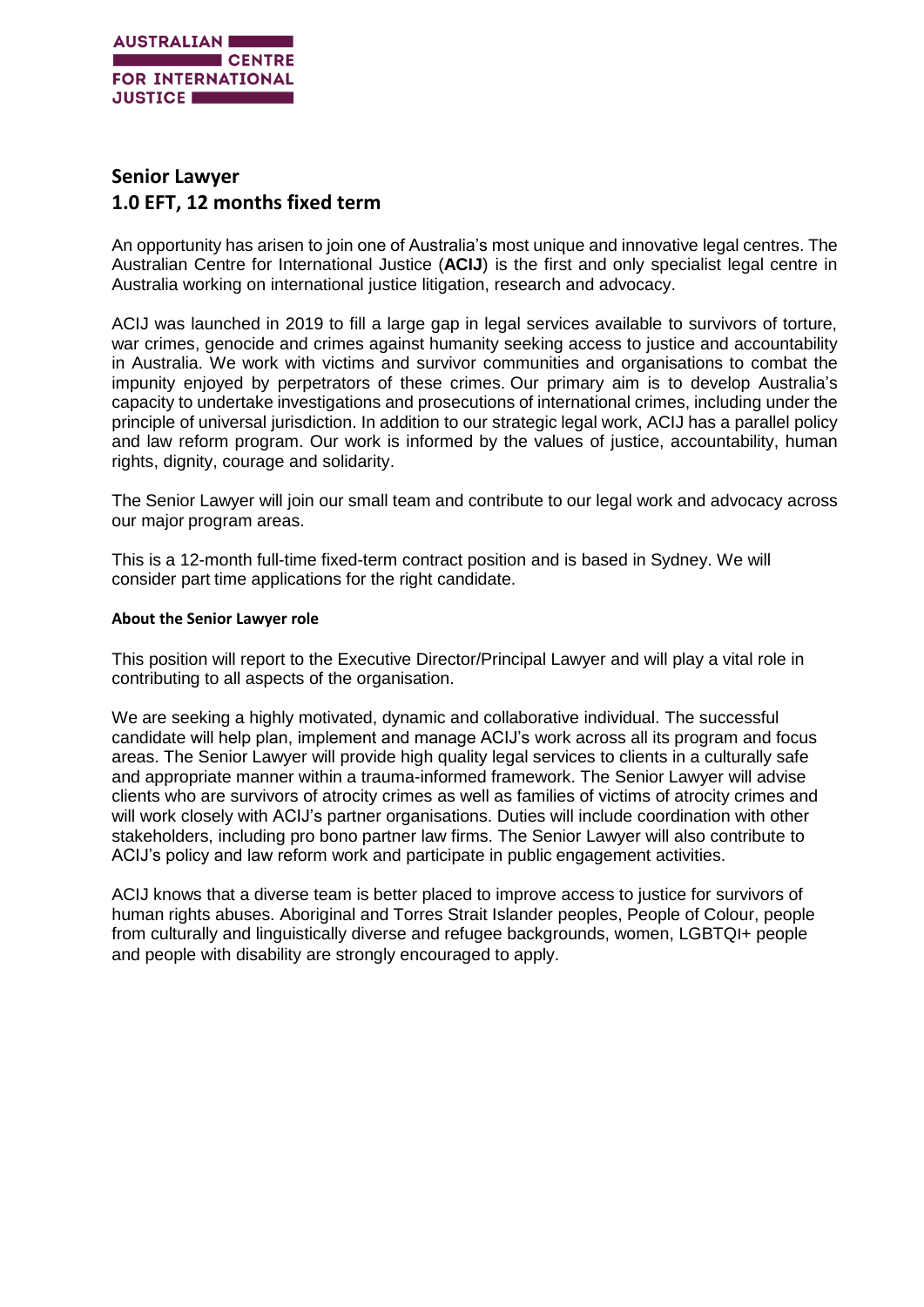# SENIOR LAYWER POSITION DESCRIPTION

Key duties and responsibilities

- Coordinate and pursue legal action to advance the rights of victims-survivors in partnership with communities, civil society organisations and pro bono legal teams
- Provide high quality advice and representation to clients
- Assist with conducting regular file reviews and monitoring and contributing to the development and continuous improvement of service delivery standards, policies and precedents
- Contribute as a professional member of a legal practice, ensuring compliance with professional and corporate responsibilities including the rules and requirements of relevant legal profession legislation
- Assist in strategic development and planning across all areas of work
- Undertake legal research and drafting to support ACIJ's contributions to law reform and policy and procedural initiatives relating to its client group, including through the identification of issues arising from practice
- Coordinate and undertake research, education, campaigns and advocacy to advance victim-survivor rights including by drafting reports, submissions and other publications, media advocacy in print, radio and television media, political engagement, advocacy via social media and public speaking
- Contribute to the design and implementation of advocacy strategies
- Develop and maintain strong partnerships with ACIJ's key stakeholders, in particular civil society partners in Australia and globally
- Identify opportunities for legal action and coordinate litigation in partnership with pro bono legal teams and other partner organisations
- Proactively manage own workload
- Demonstrate an active and dedicated commitment to ACIJ's mission, vision and values
- Supervise legal trainees and volunteers
- Represent ACIJ in meetings and other activities as required
- Assist with seminars and events, publications and communications
- Work with the Executive Director to help identify and secure adequate financial resources to support ACIJ's work
- Undertake administrative tasks as required in a small team

## **Reporting duties**

The ACIJ is a new organisation with a small team and relies on staff to be flexible to achieve outcomes and impact for our clients, partners and mission. You will be reporting to the Executive Director/Principal Lawyer.

*This job description outlines the current duties and responsibilities of the position. These will be reviewed on a regular basis with the position holder and are subject to change according to the needs and priorities of the Australian Centre for International Justice.*